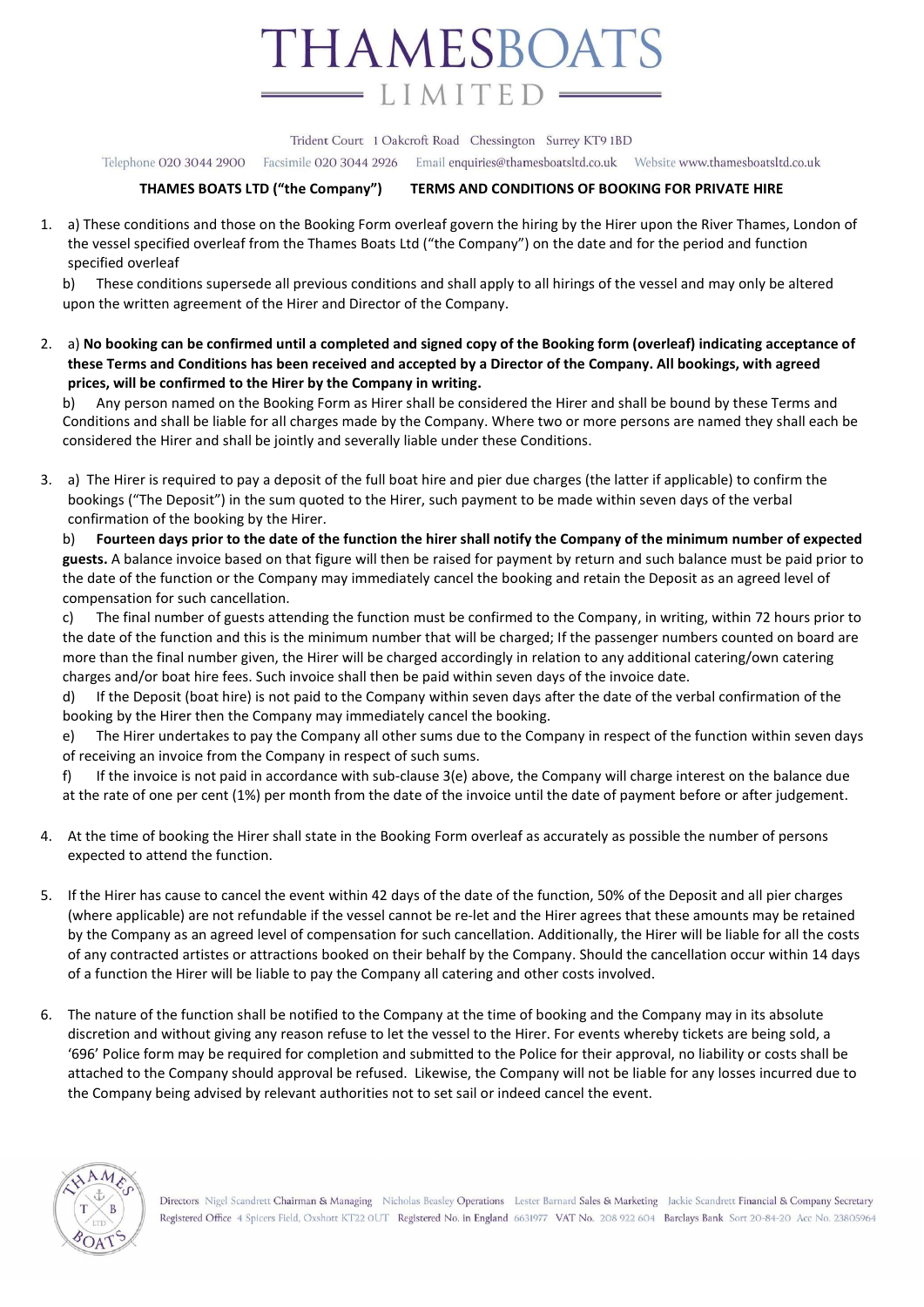

Trident Court 1 Oakcroft Road Chessington Surrey KT9 1BD

Telephone O2O 3O44 29OO Facsimile 020 3044 2926 Email enquiries@thamesboatsltd.co.uk Website www.thamesboatsltd.co.uk

- 7. If the Hirer or any persons contracted by the Hirer require access to the boat prior to guests boarding, additional costs may be levied depending on the boat's schedule and availability. Whether such charges are applicable will be determined based on each function's individual requirements.
- 8. Nothing shall be affixed to any part of the vessel by the Hirer or any guest by any means whatsoever without prior consent of the Company. Nothing should ever be used that will leave residual marks.
- 9. Basic initial charges are as specified, per your quote/correspondence with the Company. However, wines, spirits, beers and other beverages will be charged as taken and are available on board the vessel at fixed prices (the Hirer will be asked and is obliged to sign for any items on account at the end of the function). The Hirer is not permitted to take on board the vessel any beverages or food for use during the hiring, unless by prior written agreement. All beverages brought on board, by arrangement or otherwise, shall be subject to a corkage charge. For own catering, charges will be levied as discussed.
- 10. The Hirer must not allow their party to board the vessel until fifteen minutes prior to the Embarkation time. The vessel will return fifteen minutes before the end of the scheduled cruise. At that time all music and the sale of alcohol will cease.
- 11. The Embarkation time and Disembarkation time are not guaranteed by the Company which will use its reasonable endeavours to comply therewith.
- 12. The Company reserves the right to substitute another vessel (of a similar capacity) and, if necessary, for reasons beyond its control, to cancel the booking, but the Company will not in such circumstances be liable for any expenses incurred by the Hirer or any guests, before, during or after the function.
- 13. The Hirer agrees to reimburse the Company for any additional expense for cleaning or repairs as a result of the use or misuse of the vessel by the Hirer or any guests before, during or after the function
- 14. No liability will attach to the Company in respect of any loss or damage to the Hirer or any guests or for anything brought onto the vessel by any such person, save loss or damage due to the negligence of the Company. All boats carry up to a £50 million public liability cover.
- 15. The Hirer will be responsible for all loss or damage to property upon or brought onto the vessel and for any injury to any person or thing caused or in consequence of any act or omission on the part of the Hirer, its agents or servants and/or any guest and the Hirer will keep the Company indemnified in respect of any such loss, damage or injury
- 16. No animal or birds may be brought upon the vessel without the written permission of the Company.
- 17. Once the final event summary/function sheet is issued, all information is taken as final and binding; if the Hirer has any comments during the function the Captain will be happy to discuss these with the Hirer at any time. Any complaints must be notified to either the Captain at the time of the Hire and then restated in writing to the office no later than 3 days after the Hire. Failure to comply with this request will indemnify the Company from the payment of any compensation.
- 18. During the Hire, the vessel will remain under complete control of the Captain and/or crew as provided by the Company. If for weather, tide or other reasons, the Captain considers it necessary to vary the scheduled trip, his decision will be final. The Captain will endeavour to bring the vessel alongside 15 minutes before the stated time on the booking form to facilitate the embarkation and disembarkation, but Condition 11 above should be noted.
- 19. All prices are subject to change without notification.



Directors Nigel Scandrett Chairman & Managing Nicholas Beasley Operations Lester Barnard Sales & Marketing Jackie Scandrett Financial & Company Secretary Registered Office 4 Spicers Field, Oxshott KT22 OUT Registered No. in England 6631977 VAT No. 208 922 604 Barclays Bank Sort 20-84-20 Acc No. 23805964